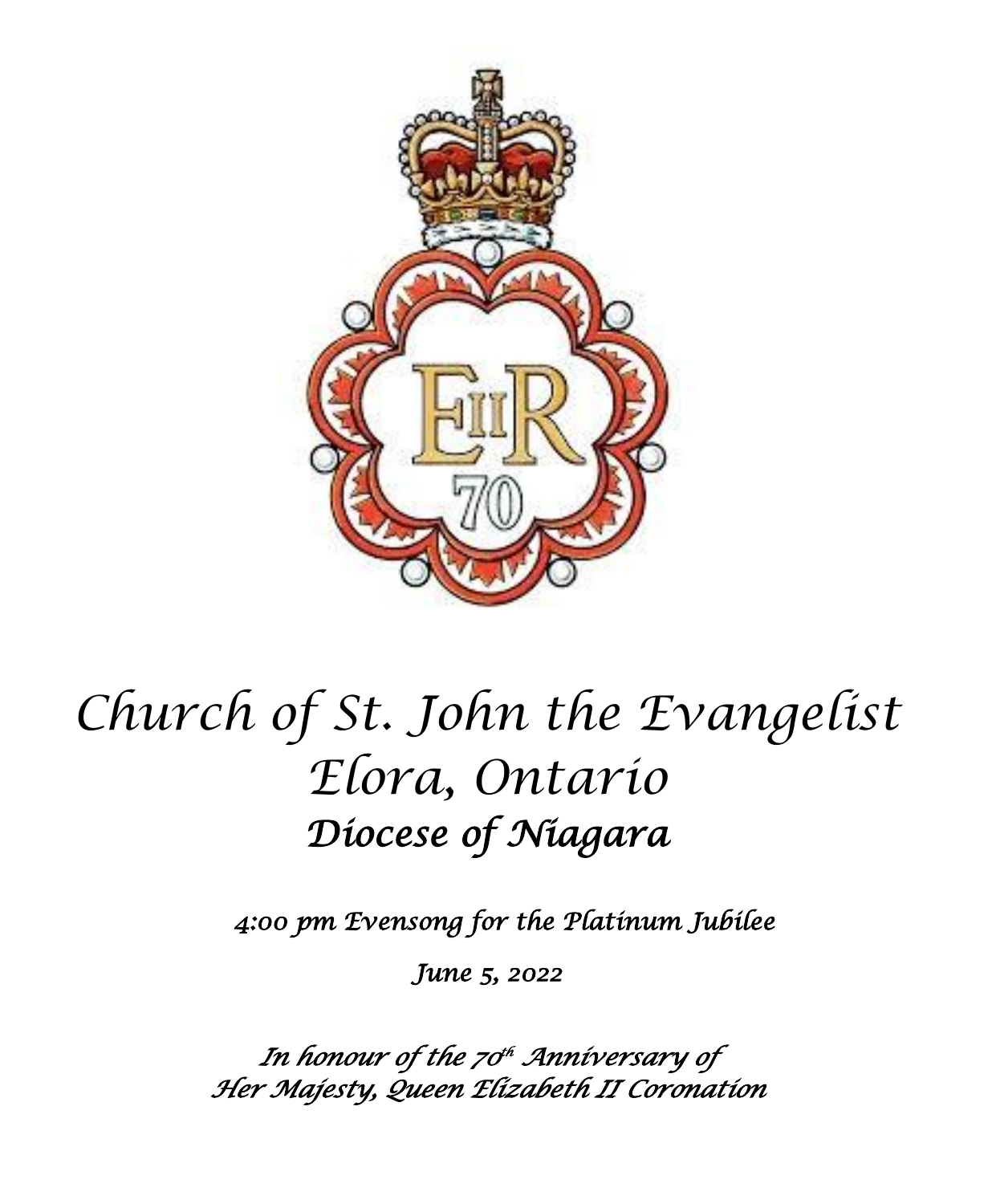

# **Evensong for the Platinum Jubilee June 5, 2022**

Welcome to an in-person liturgy at St. John's. Pews in the back left corner are visually marked to allow people to keep physical distancing. Wear a good fitting face mask. Use the hand sanitizer provided.

-----------------------------------------------------

In the 70 years since Queen Elizabeth came to the throne, we have become more deeply aware of the impact of colonialism on the Indigenous Peoples of Canada, and the legacies of which we are all part. The Truth and Reconciliation Commission of Canada has called upon all Canadians to humbly acknowledge the original people on the land on which they live, work and worship. St. John's church sits on the traditional unceded territories of the Attawandaron, Mississaugas of the New Credit, and Haudenosaunee First Nations. These lands are still home to diverse Inuit, Metis and First Nations' people, thus we are called to learn about treaties, especially the Haldimand Treaty, and the Dish With One Spoon Treaty. As our Governor General, Mary Simon, recently implored the Royal Family and all Canadians: "...we must hear Indigenous peoples' stories, their successes and their solutions. In this way, we will promote healing, understanding and respect. As our Governor General, Mary Simon, invited the Royal Family and all Canadians: "…. We must hear Indigenous people's stories, their successes and their solutions. In this way, we will promote healing, understanding and respect. And in this way we will also promote reconciliation." As we celebrate Her Majesty's Platinum Jubilee, may we continue our commitment to Walk in Right Relations with all peoples.

#### **Opening Sentence**

"O worship the Lord in the beauty of holiness: let the whole earth stand in awe of him." Psalm 96.9

#### **Hymn Royal Anthem**

God save our gracious Queen, long live our noble Queen: God save the Queen. Send her victorious, happy and glorious, long to reign over us, God save the Queen. Our loved dominion bless

Thy choicest gifts in store

on her be pleased to pour; long may she reign. May she defend our laws, and ever give us cause to sing with heart and voice, God save the Queen.

with peace and happiness from shore to shore, and let our nation be loyal, united, free, true to herself and thee for evermore.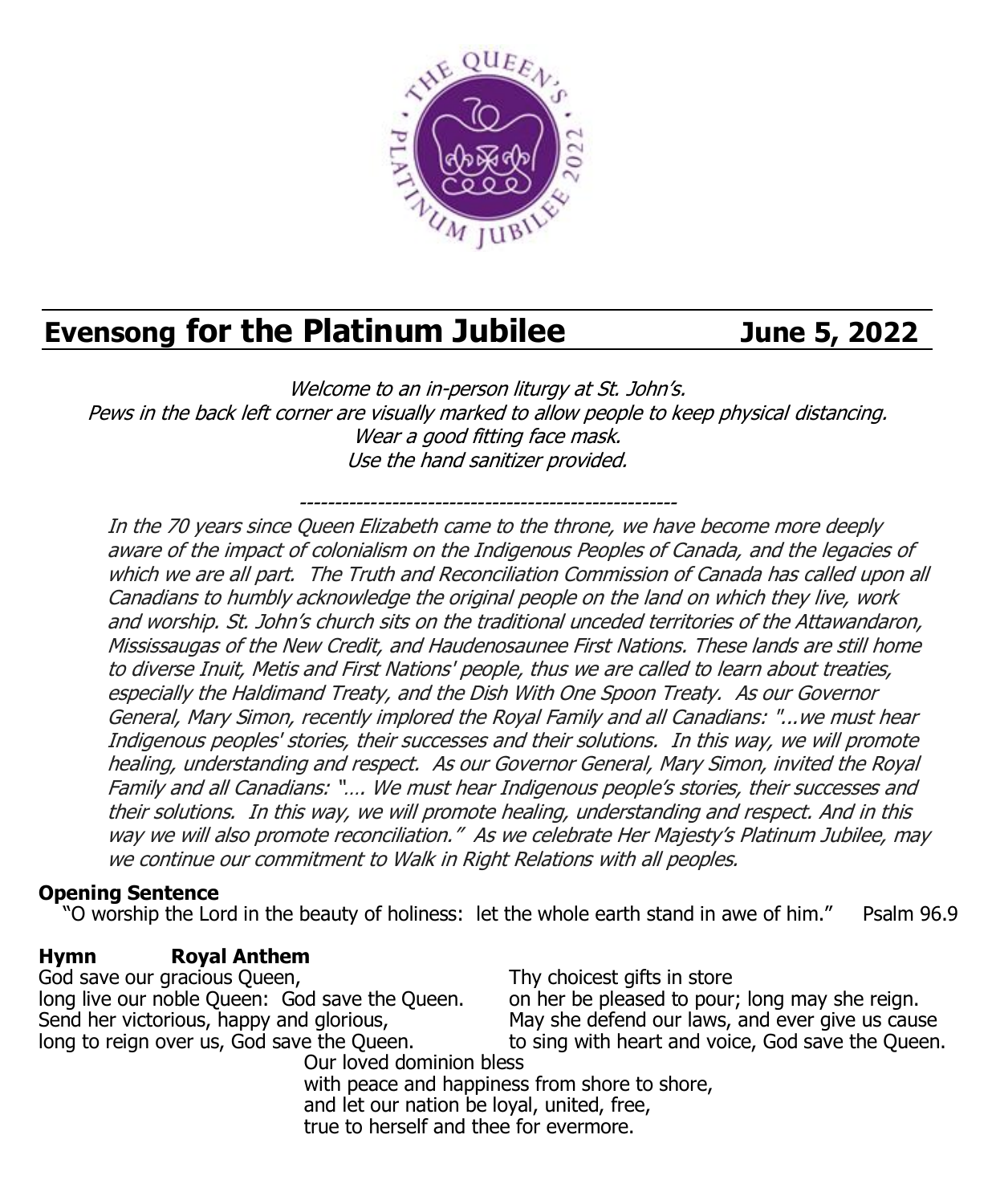Minister: Dearly beloved, the Scripture moveth us in sundry places to acknowledge and confess our manifold sins and wickedness; and that we should not dissemble nor cloke them before the face of Almighty God our heavenly Father; but confess them with an humble, lowly, penitent, and obedient heart; to the end that we may obtain forgiveness of the same, by his infinite goodness and mercy.

And although we ought at all times humbly to acknowledge our sins before God; yet ought we most chiefly so to do, when we assemble and meet together to render thanks for the great benefits that we have received at his hands, to set forth his most worthy praise, to hear his most holy Word, and to ask those things which are requisite and necessary, as well for the body as the soul.

Wherefore I pray and beseech you, as many as are here present, to accompany me with a pure heart and humble voice unto the throne of the heavenly grace.

Minister: ALMIGHTY and most merciful Father,

- All: **We have erred and strayed from thy ways like lost sheep, we have followed too much the devices and desires of our own hearts, we have offended against thy holy laws, we have left undone those things which we ought to have done, and we have done those things which we ought not to have done; and there is no health in us. But thou, O Lord, have mercy upon us, miserable offenders. Spare thou them, O God, which confess their faults. Restore thou them that are penitent; according to thy promises declared unto humankind in Christ Jesu our Lord. And grant, O most merciful Father, for his sake, that we may hereafter live a godly, righteous, and sober life, to the glory of thy holy Name. Amen.**
- Minister: Almighty God, the Father of our Lord Jesus Christ, who desireth not the death of a sinner, but rather that they may turn from their wickedness, and live, hath given power and commandment to his ministers, to declare and pronounce to his people, being penitent, the absolution and remission of their sins.

God pardoneth and absolveth all them that truly repent and unfeignedly believe his holy Gospel.

Wherefore we beseech him to grant us true repentance and his Holy Spirit, that those things may please him which we do at this present, and that the rest of our life hereafter may be pure and holy; so that at the last we may come to his eternal joy; through Jesus Christ our Lord. **Amen.**

Versicles and Responses are sung by Choir.

Richard Ayleward

O LORD, open thou our lips;

And our mouth shall show forth thy praise.

O God, make speed to save us;

Lord, make haste to help us.

(please stand)

Glory be to the Father, and to the Son, and to the Holy Ghost; as it was in the beginning, is now, and ever shall be, world

without end. Amen.

Praise ye the Lord;

The Lord's Name be praised.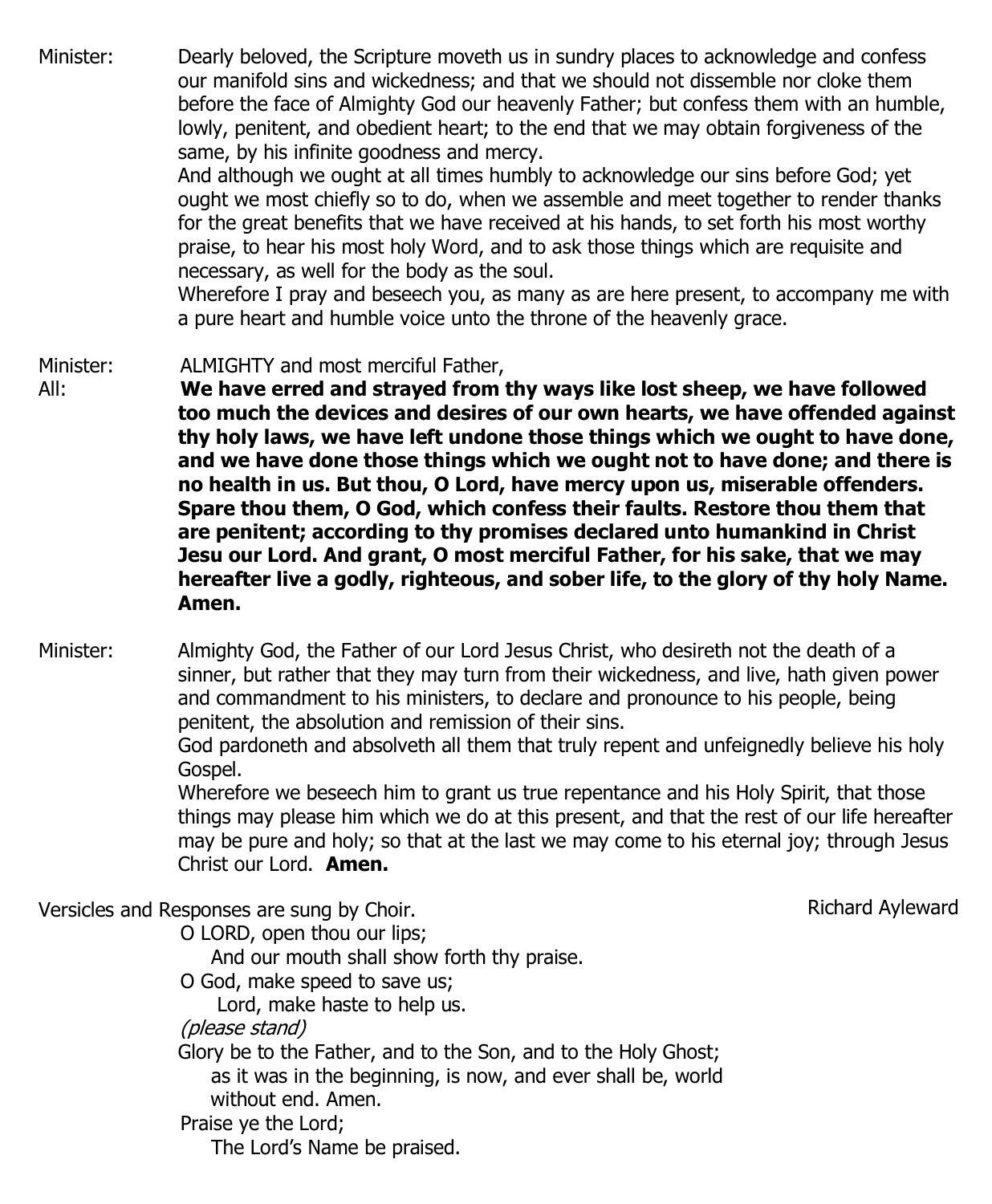#### **Psalm 20**

(Congregation may be seated during Psalm, Magnificat, and Nunc Dimittis)

The Lord hear thee in the day of trouble; the Name of the God of Jacob defend thee;

Send thee help from the sanctuary, and strengthen thee out of Sion;

Remember all thy offerings, and accept thy burnt sacrifice;

Grant thee thy heart's desire, and fulfil all thy mind.

We will rejoice in thy salvation, and triumph in the Name of our God: the Lord perform all thy petitions. Now, know I that the Lord helpeth his anointed, and will hear from his holy heaven, even with the wholesome strength of his right hand.

Some put their trust in chariots and some in horses;

but we will remember the Name of the Lord our God.

They are brought down, an fallen; but we are risen and stand upright.

O Lord, save the king, and mercifully hear us when we call upon thee.

### **First Lesson Revelation 21.22-22.4**

I saw no temple in the city, for its temple is the Lord God the Almighty and the Lamb. And the city has no need of sun or moon to shine on it, for the glory of God is its light, and its lamp is the Lamb. The nations will walk by its light, and the kings of the earth will bring their glory into it. Its gates will never be shut by day—and there will be no night there. People will bring into it the glory and the honour of the nations. But nothing unclean will enter it, nor anyone who practises abomination or falsehood, but only those who are written in the Lamb's book of life.

Then the angel showed me the river of the water of life, bright as crystal, flowing from the throne of God and of the Lamb through the middle of the street of the city. On either side of the river is the tree of life with its twelve kinds of fruit, producing its fruit each month; and the leaves of the tree are for the healing of the nations. Nothing accursed will be found there any more. But the throne of God and of the Lamb will be in it, and his servants will worship him; they will see his face, and his name will be on their foreheads.

**Magnificat** T. Tertius Noble

My soul doth magnify the Lord, and my spirit hath rejoiced in God my Saviour.

For he hath regarded the lowliness of his handmaiden.

For behold, from henceforth all generations shall call me blessed.

For he that is mighty hath magnified me; and holy is his Name.

And his mercy is on them that fear him throughout all generations.

He hath showed strength with his arm; he hath scattered the proud in the imagination of their hearts.

He hath put down the mighty from their seat, and hath exalted the humble and meek.

He hath filled the hungry with good things; and the rich he hath sent empty away.

He remembering his mercy hath holpen his servant Israel;

As he promised to our forefathers, Abraham and his seed for ever.

GLORY be to the Father, and to the Son, and to the Holy Ghost;

As it was in the beginning, is now, and ever shall be, world without end. Amen.

#### **Second Lesson Luke 22.24-30**

A dispute also arose among them as to which one of them was to be regarded as the greatest. But he said to them, 'The kings of the Gentiles lord it over them; and those in authority over them are called benefactors. But not so with you; rather the greatest among you must become like the youngest, and the leader like one who serves. For who is greater, the one who is at the table or the one who serves? Is it not the one at the table? But I am among you as one who serves.

'You are those who have stood by me in my trials; and I confer on you, just as my Father has conferred on me, a kingdom, so that you may eat and drink at my table in my kingdom, and you will sit on thrones judging the twelve tribes of Israel.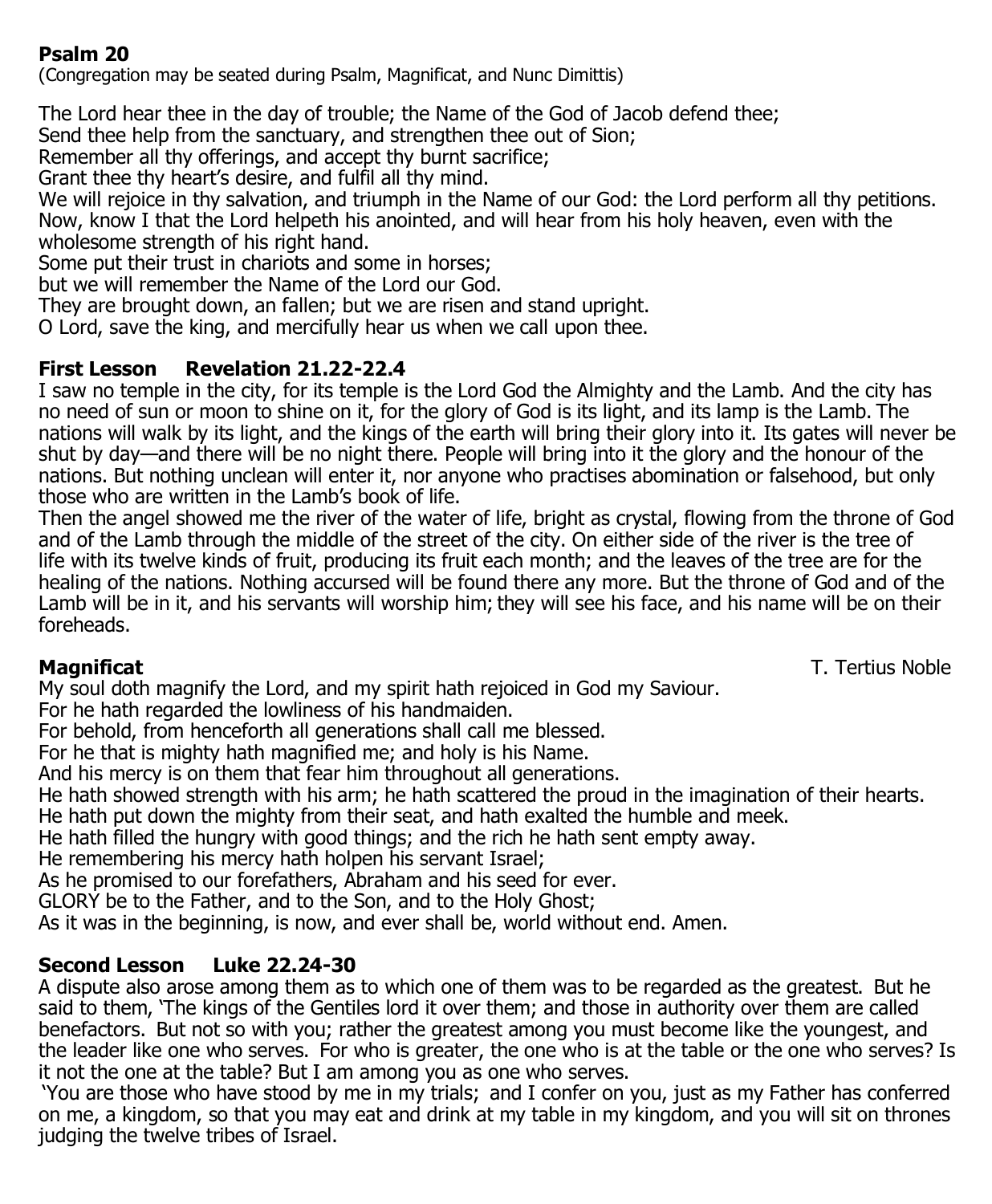LORD, now lettest thou thy servant depart in peace, according to thy word. For mine eyes have seen thy salvation, which thou hast prepared before the face of all people; To be a light to lighten the Gentiles, and to be the glory of thy people Israel. Glory be to the Father, and to the Son, and to the Holy Ghost; As it was in the beginning, is now, and ever shall be, world without end. Amen.

Minister: I believe in God<br>All: **the Father Aln** 

the Father Almighty, maker of heaven and earth: and in Jesus Christ his only  **Son our Lord, who was conceived by the Holy Ghost, born of the Virgin Mary, suffered under Pontius Pilate, was crucified, dead, and buried: He descended into hell; the third day he rose again from the dead; He ascended into heaven, and sitteth on the right hand of God the Father Almighty; from thence he shall come to judge the quick and the dead.**

 **I believe in the Holy Ghost; the holy catholic Church; the communion of saints; the forgiveness of sins; the resurrection of the body, and the life everlasting. Amen.**

Versicles and Response are sung by Choir.

The Lord be with you; And with thy spirit. Let us pray.

Lord, have mercy upon us. Christ, have mercy upon us. Lord, have mercy upon us.

All: OUR Father **who art in heaven, hallowed be thy Name, thy kingdom come, thy will be done, on earth as it is in heaven. Give us this day our daily bread; and forgive us our trespasses, as we forgive them that trespass against us; and lead us not into temptation, but deliver us from evil. Amen.**

O Lord, show thy mercy upon us;

And grant us thy salvation.

O Lord, save the Queen;

And mercifully hear us when we call upon thee.

Endue thy Ministers with righteousness;

And make thy chosen people joyful.

O Lord, save thy people;

And bless thine inheritance.

Give peace in our time, O Lord;

Because there is none other that fighteth for us but only thou, O God.

O God, make clean our hearts within us; And take not thy Holy Spirit from us.

Collect of the Day

O God, who providest for thy people by thy power, and rulest over them in love; Vouchsafe so to bless thy servant our Queen, and her Government in this Dominion of Canada, that thy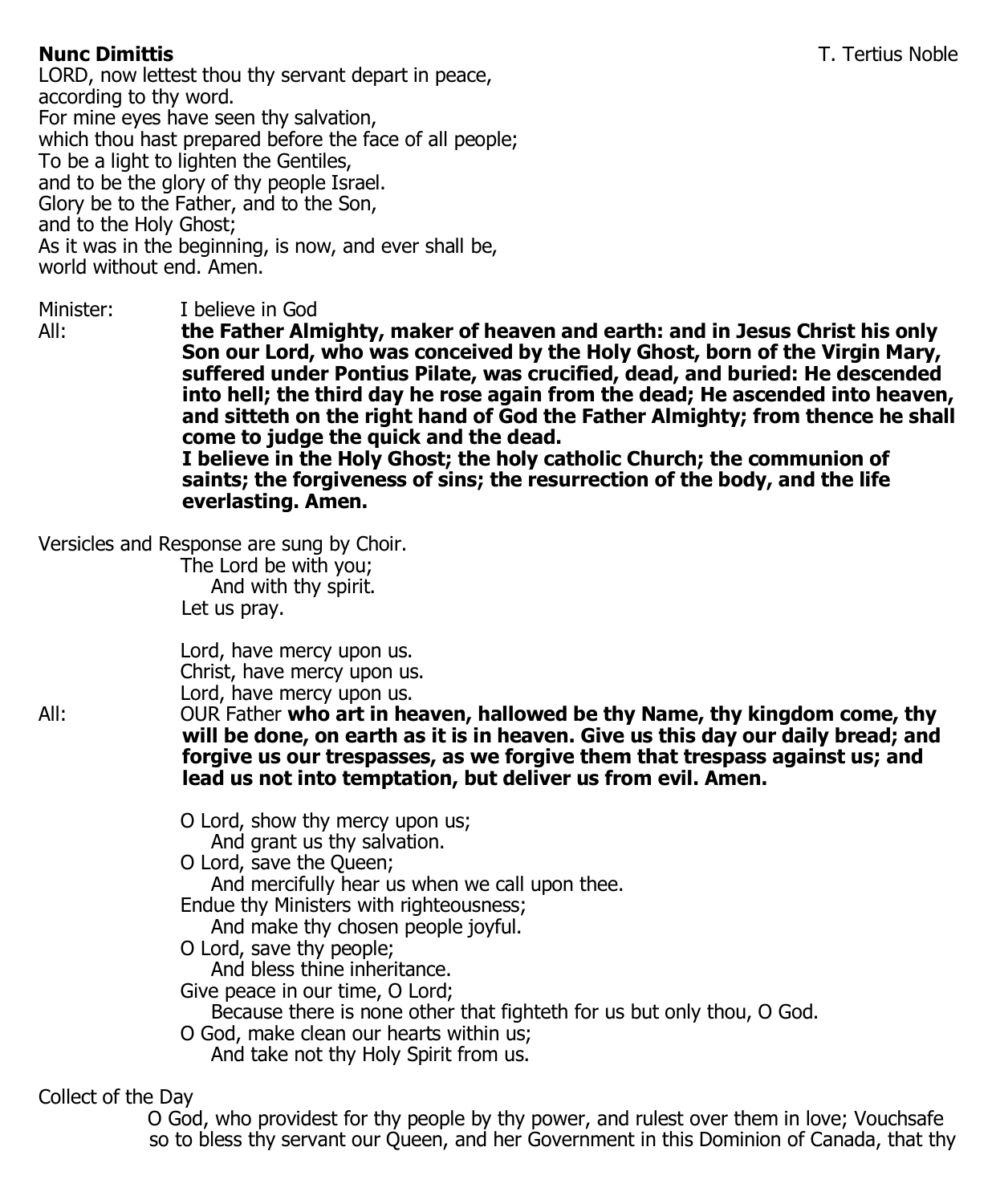people may dwell in peace and safety, and thy Church serve thee in all godly quietness; through Jesus Christ our Lord.  **Amen.**

The Second Collect, for Peace.

 O God, from whom all holy desires, all good counsels, and all just works do proceed: Give unto thy servants that peace which the world cannot give; that our hearts may be set to obey thy commandments, and also that by thee we being defended from the fear of our enemies may pass our time in rest and quietness; through the merits of Jesus Christ our Saviour. **Amen.**

#### Collect For Aid Against all Perils

 Lighten our darkness, we beseech thee, O Lord; and by thy great mercy defend us from all perils and dangers of this night; for the love of thy only Son, our Saviour Jesus Christ. **Amen.**

#### **Anthem Zadok the Priest Community Community Community Community Ceorge Frederick Handel**

Prayers for the Queen and the World

A Prayer of Saint Chrysostom.

ALMIGHTY God, who hast given us grace at this time with one accord to make our common supplications unto thee; and dost promise that when two or three are gathered together in thy Name thou wilt grant their requests: Fulfil now, O Lord, the desires and petitions of thy servants, as may be most expedient for them; granting us in this world knowledge of thy truth, and in the world to come life everlasting. **Amen.**

#### **The Grace May the grace of our Lord Jesus Christ, the love of God, and the fellowship of the Holy Spirit, be with us all evermore. Amen.**

#### **Hymn 29 The Day Thou Gavest** (vv 1-5)

The day thou gavest, Lord, is ended; the darkness falls at thy behest. To thee our morning hymns ascended; thy praise shall sanctify our rest.

We thank thee that thy church unsleeping. while earth rolls onward into light, through all the world her watch is keeping, and rests not now by day or night.

As o'er each continent and island the dawn leads on another day, the voice of prayer is never silent, nor dies the strain of praise away.

The sun that bids us rest is waking thy faithful 'neath the western sky, and hour by hour fresh lips are making thy wondrous doings heard on high.

So be it, Lord! Thy throne shall never, like earth's proud empires, pass away; thy kingdom stands and grows forever, till all thy creatures own thy sway.

#### **Postlude Pomp and Circumstance March No. 1** Sir Edward Elgar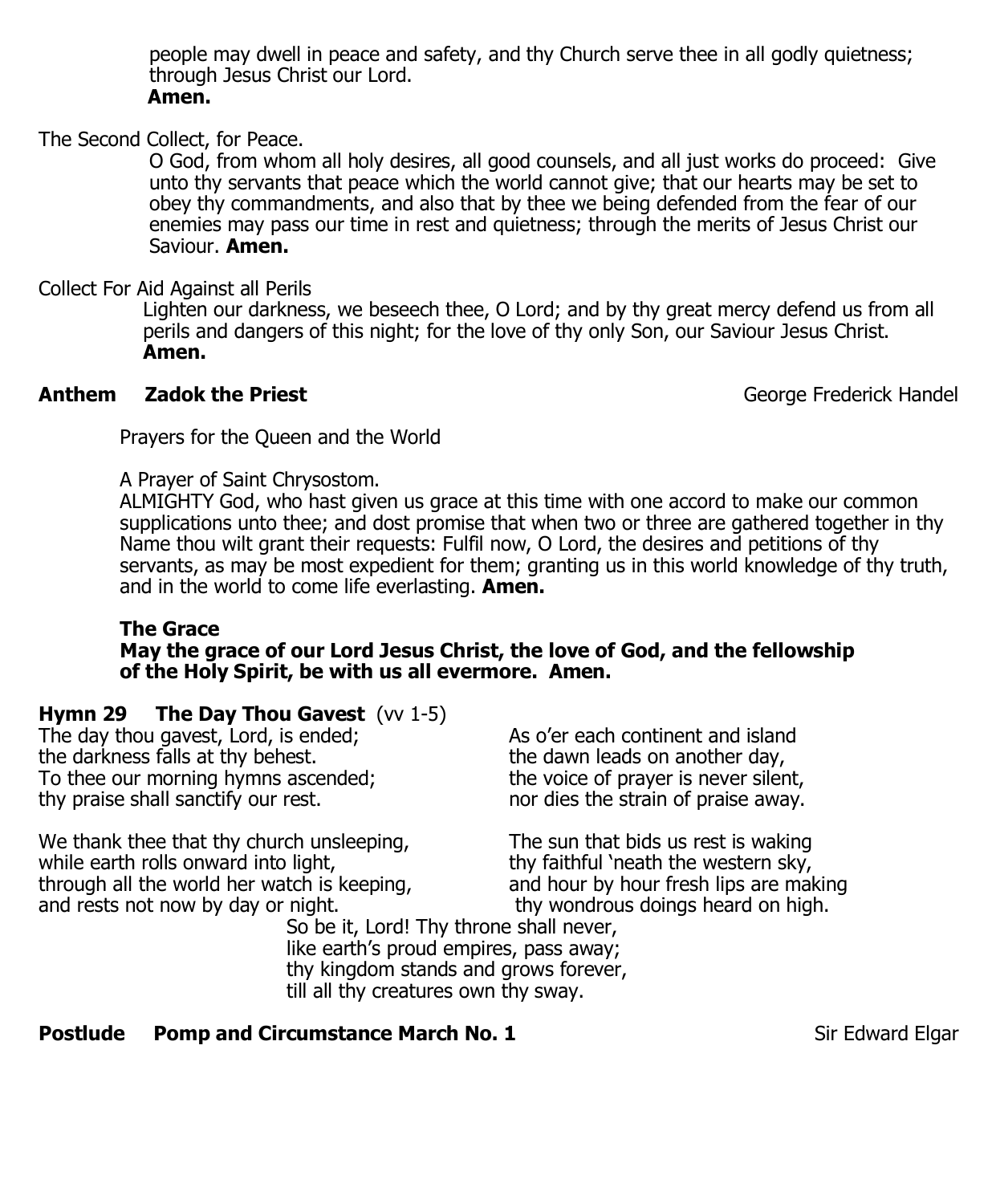

You are invited outside on the lawns, for a Platinum Jubilee Garden Party.

Thank you to everyone who has participated to help make today's celebration so memorable.

Flowers are given to the glory of God in loving memory of John Dightam, from Elaine, Louise and Fiona; and in loving memory of David Stelmacovich, from Christina.

## **Sunday June 19, 3:00pm – Afternoon Recital with Noël Wan, harp**

Join us for a relaxing and uplifting afternoon of solo harp music featuring harpist Dr. Noël Wan. Currently serving as Assistant Professor of Harp at Western University, Noël Wan is a multiple international prize-winning soloist and chamber musician. Originally from San Jose, California, she now lives in Kitchener with her partner, Patrick Murray. This is a freewill concert for our parish community; no admission charged.

### **Choral Evensong**

Sunday June 25, 4:00 p.m. to celebrate the Feast of St. John the Baptist with the full Parish Choir. This will be the final service for the season with the full Parish Choir until September.

The Elora Singers are in residence at St. John's for the first time since 2019 Sunday July 10, 17, 24 for Choral Matins at 11:00 a.m. and Thursday July 14 and 21 for Evensong at 5:00 p.m.

| Greeters            | John and Diana Spearn                             |  |
|---------------------|---------------------------------------------------|--|
| Readers             | Meg Prichard, Sharon Rice                         |  |
| <b>Singers</b>      | Janelle Santi, Audrey Coates, Autumn Debassige,   |  |
|                     | Sarah Pearson, Quade Nielson, Jeffrey Smith, Luke |  |
|                     | MacLean                                           |  |
| <b>Flower Guild</b> | Dawn McClure, Elaine Dightam                      |  |
| Technician          | Rod Murray                                        |  |